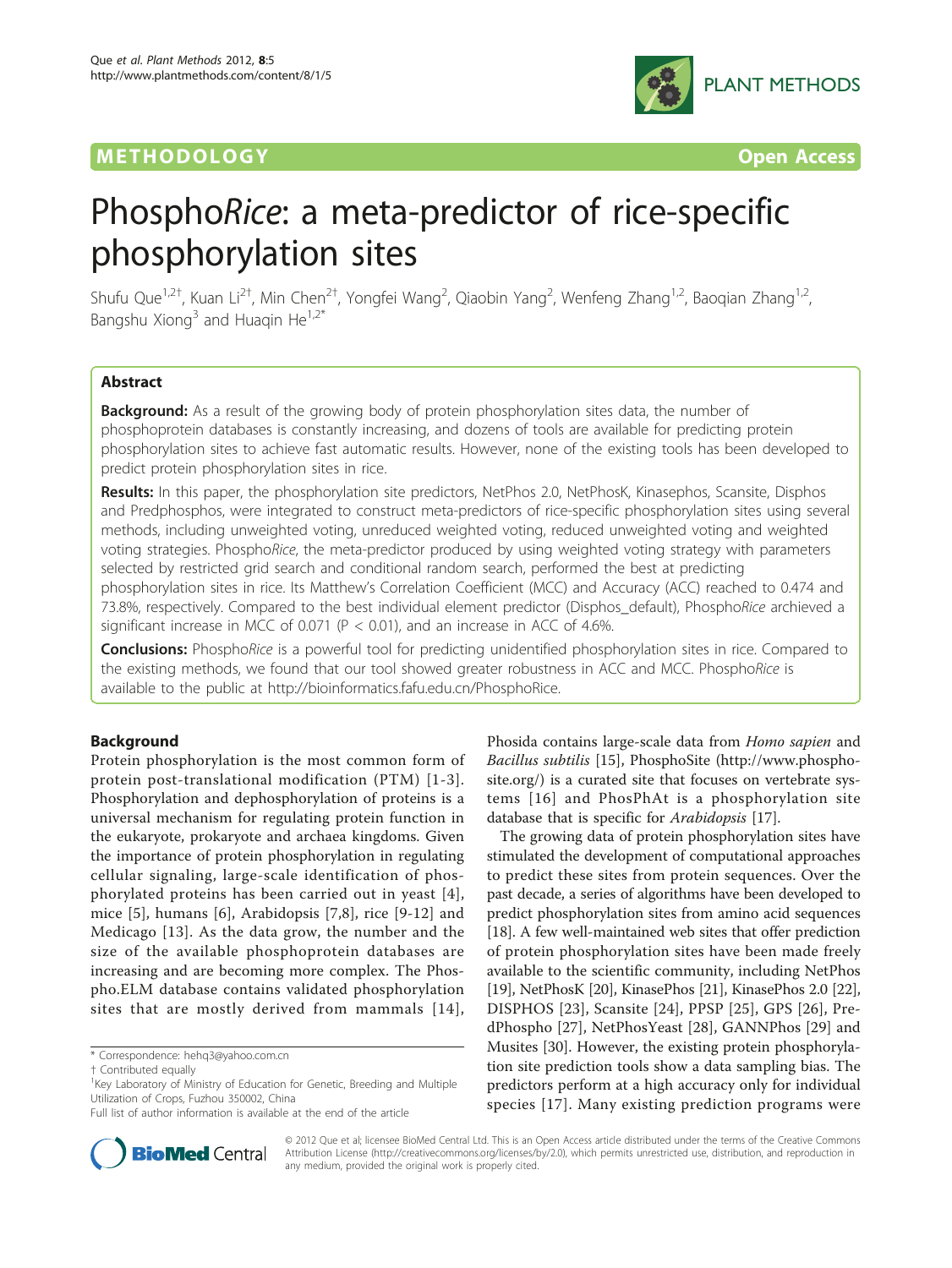primarily derived from mammalian data and exhibit poor performance in predicting plant phosphorylation sites. Therefore, based on the experimentally validated phosphorylation sites in a specific model organism, organismspecific predictors have been developed. NetPhosYeast, a yeast-specific predictor, outperforms existing generic predictors in the identification of phosphorylation sites in yeast [[28](#page-7-0)]. PhosPhAt, which predicts phosphorylated-Serine sites in Arabidopsis, is benchmarked to perform better with Arabidopsis sequences than other generic predictors [[17](#page-7-0)]. To our knowledge, no existing methods have been developed to specifically predict protein phosphorylation sites in rice.

As Arabidopsis thaliana (L.) standing as a model of dicotyledoneous species, rice (Oryza sativa L.) is a representative model monocotyledoneous (monocot) species. Moreover, rice shows an immense socio-economic impact on human civilization. In the past decade, with proteomic technologies and the availability of the genome sequences, rice proteomic research has been propelled towards a new height, which is crucial to better understand monocot plants [[31\]](#page-8-0). Therefore, rice (Oryza Sativa L.) also serves as a cornerstone for the study of functional genomics in cereal plants [[31\]](#page-8-0). However, current predictors perform poorly when individually used to predict phosphorylation sites in rice phosphoproteins [[18\]](#page-7-0). In our previous research work, we constructed three different phosphorylation sites datasets to test the performance of different predictors. We found that the phosphorylation site predictors were complementary to some extent [\[18](#page-7-0)]. Therefore, establishment of a meta-server by maximizing complementary of individual predictors might be a promising approach to develop an improved prediction system. In this study, we developped a ricespecific meta-predictor of protein phosphorylation sites by integrating the newly individual predictors.

# Results

#### Preprocessing performance assessment of element predictors

All of the protein sequences in the dataset were run through all 15 element predictors. Perl scripts were developed to submit jobs to the servers with the specified prediction options and then to analyze the prediction performance. As shown in Table 1, the element predictors showed different performances in predicting rice phosphorylation sites. The element predictor that provided the best prediction performance was Disphos\_ default (ACC: 69.2%, MCC: 0.403).

# Unweighted voting, unreduced weighted voting and reduced weighted voting strategies

We combined the element predictors to construct metapredictors using unweighted voting, unreduced weighted

Table 1 Prediction performance of the element predictors on the test dataset

| Element predictor   | Sn $(%)$ | Sp(%) | ACC (%) | MCC   |
|---------------------|----------|-------|---------|-------|
| KinasePhos2.0_80    | 81.6     | 51.2  | 65.5    | 0.341 |
| KinasePhos default  | 80.2     | 57.4  | 68.1    | 0.383 |
| KinasePhos 90       | 77.0     | 62.3  | 69.2    | 0.395 |
| KinasePhos 95       | 65.8     | 73.7  | 70.0    | 0.396 |
| KinasePhos_100      | 37.6     | 89.6  | 65.1    | 0.321 |
| Scansite low        | 75.9     | 54.8  | 64.7    | 0.313 |
| Scansite middle     | 38.1     | 86.6  | 63.8    | 0.285 |
| Scansite_high       | 12.8     | 96.5  | 57.1    | 0.173 |
| Prephospho          | 95.5     | 13.7  | 52.2    | 0.158 |
| DISPHOS default     | 80.6     | 59.1  | 69.2    | 0.403 |
| DISPHOS_Arabidopsis | 43.9     | 86.6  | 66.5    | 0.341 |
| DISPHOS Eukaryotes  | 41.7     | 87.5  | 66.0    | 0.331 |
| NetPhosK 0.5        | 75.9     | 46.6  | 60.4    | 0.235 |
| NetPhosK 0.7        | 17.0     | 87.9  | 54.5    | 0.070 |
| NetPhos2.0          | 70.7     | 59.9  | 65.0    | 0.307 |

Predicting performance assessed on the dataset of rice phosphorylation sites.

voting and reduced weighted voting strategies. In the two-class phosphorylation site prediction problems, a score threshold must be set. The threshold score was set as half of the sum of all of the weights of the element predictors to construct meta-predictor of unweighted voting, unreduced weighted voting and reduced weighted voting strategies [[32](#page-8-0)]. In this paper, the threshold scores (T) were less than half of the total weight of the predictors.

As shown in Table 2, compared to that of the best element predictors (ACC: 69.2%, MCC: 0.403), the meta-predictors constructed by unweighted voting, unreduced weighted voting and reduced weighted voting strategies achieved an significant increase in MCC of between 0.046 and 0.051. They all had a slight increase

#### Table 2 The prediction performance of meta-predictors constructed by unweighted voting, unreduced weighted voting and reduced weighted voting strategies

| predictor                      | ACC (%) | <b>MCC</b>          |
|--------------------------------|---------|---------------------|
| Best element predictor         | 69.2    | 0.403               |
| (Disphos default)              |         |                     |
| Unweighted voting              | 72.4    | 0.449 (1.58E-03)*   |
| Best unreduced weighted voting | 72.5    | 0.450 (1.18E-03) *  |
| (with weights set by ACC)      |         |                     |
| Best unreduced weighted voting | 72.8    | $0.453$ (5.4E-04) * |
| (with weights set by MCC)      |         |                     |
| Best reduced weighted voting   | 728     | $0.453$ (6.0E-04) * |
| (with weights set by ACC)      |         |                     |
| Best reduced weighted voting   | 72.9    | $0.454$ (3.4E-04) * |
| (with weights set by MCC)      |         |                     |

\* P-values in Fisher's Z-transformation test (compared with the MCC of the best element predictor) are shown in parentheses.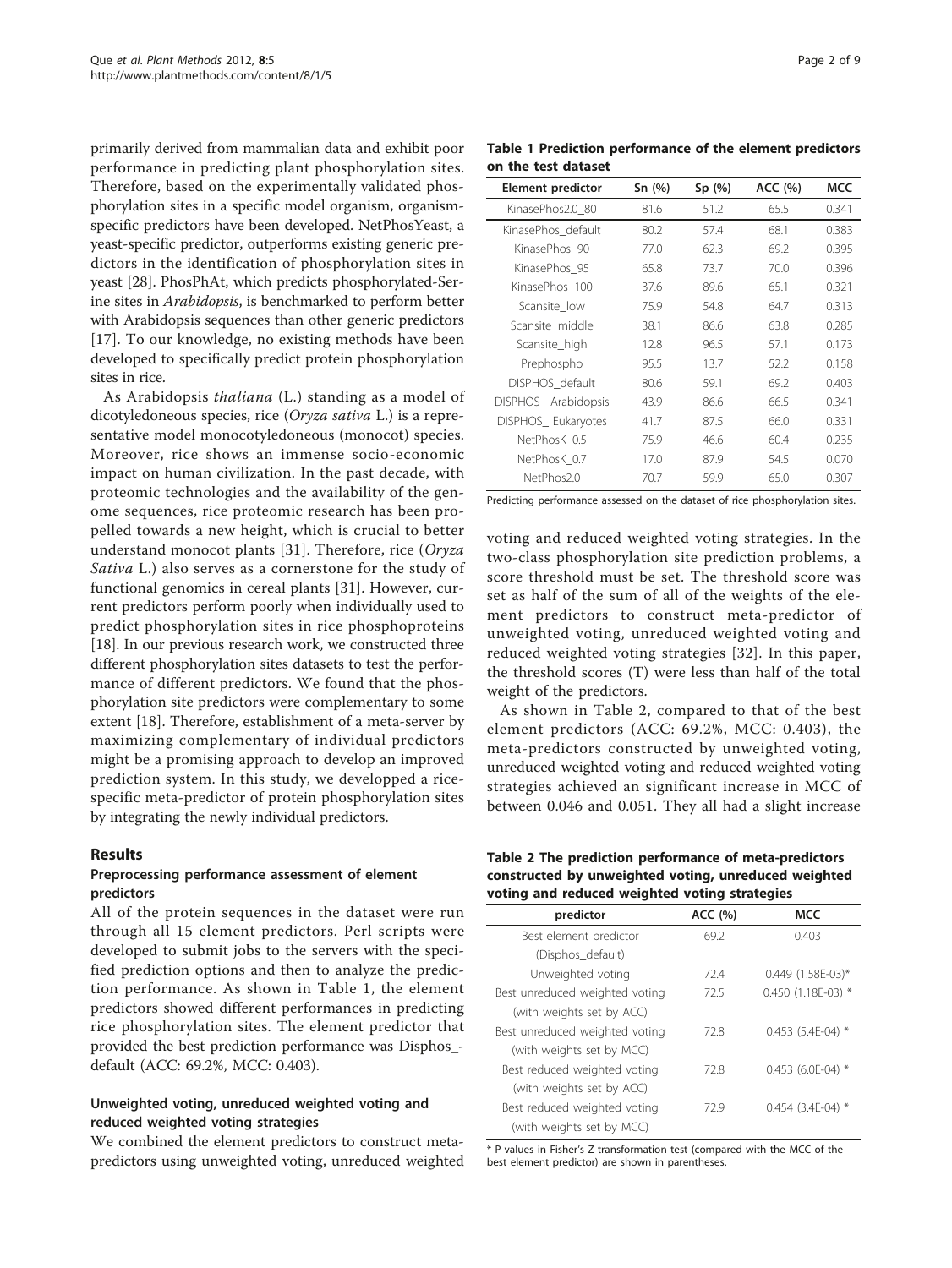<span id="page-2-0"></span>in ACC of between 3.2% and 3.7%. The meta-predictor of reduced weighted voting (with weights set by MCC) showed the best prediction performance (MCC: 0.455) in all the meta-predictors.

#### Restricted grid search and Conditional random search

We also ran a weighted voting strategy with parameters selected by restricted grid search to construct meta-predictors for phosphorylation sites in rice. As shown in Table 3, we found that the weighted voting strategy with the parameters selected by restricted grid search produced a satisfactory meta-predictor, which exhibited outstanding prediction performance (ACC: 73.5%, MCC: 0.469). Compared to the best element predictor, they improved MCC of 0.066 and ACC of 4.3%.

Following the restricted grid search, we developed a conditional random search scheme to select the value of the 16 parameters. We decided that the weight of any element predictor would be allowed to fluctuate within a certain range, which was between the last grid and the next grid of parameter selected by the restricted grid search (Table 3). For instance, the weight value of Net-Phos2.0 was 1 for the restricted grid search, which last grid value was 0 and next grid value was 3. Then, in conditional random search, the weight value of Net-PhosK\_0.5 was set to fluctuate between 0 and 3 (Table 3). Using this strategy, we produced a conditional

random search meta-predictor, which possessed the best performance than that of all the individual predictors and the meta-predictors described above (Table 3). Its MCC were 0.071 significantly higher than that of the best individual element predictor (Disphos\_default), while ACC was 4.6% higher than that of the best element predictor. We named this optimal conditional random search meta-predictor PhosphoRice.

Moreover, we generated the receiver operating characteristic (ROC) curve according to the predicted potentials of meta predictors. ROC is a plot of the true-positive ratio (sensitivity) against the false-positive ratio (1-specificity). The area under an ROC curve (AUC) represents the trade-off between sensitivity and specificity. The ROC curves of the prediction performance of all the meta-predictors in comparison to that of the best element predictor (Disphos\_default) were shown in Figure [1.](#page-3-0) All meta-predictors had higher ROC areas than that of the best element predictor (Table [4\)](#page-3-0). Meanwhile, we calculated the area underneath ROC curve to compare the predicting performance of PhosphoRice with that of Musite. Musite was a Java-based standalone application for predicting both general and kinase-specific protein phosphorylation sites [[30](#page-8-0)]. Table [5](#page-3-0) showed that the performance of PhosphoRice was significantly higher than that of Musite (Table [5\)](#page-3-0).

Table 3 The parameters in the weighted voting meta-predictors selected by a restricted grid search and a conditional random search

| <b>Element Predictor</b> |                    |              | Parameter selected by Restricted Grid search Random number* Parameter selected by conditional random search |
|--------------------------|--------------------|--------------|-------------------------------------------------------------------------------------------------------------|
| Predphospho              | 0                  | Random (1)   | $\Omega$                                                                                                    |
| NetPhos2.0               |                    | Random (3)   | 1.23                                                                                                        |
| NetPhosK 0.5             |                    | Random (1)   | $\Omega$                                                                                                    |
| NetPhosK 0.7             | 0                  | Random (1)   | $\Omega$                                                                                                    |
| KinasePhos default       | 3                  | 1+Random (4) | 2.75                                                                                                        |
| KinasePhos_90            |                    | Random (3)   | 2.76                                                                                                        |
| KinasePhos_95            | 0                  | Random (1)   | 0.79                                                                                                        |
| KinasePhos 100           | $\Omega$           | Random (1)   | $\Omega$                                                                                                    |
| DISPHOS_default          | 3                  | 1+Random (4) | 4.25                                                                                                        |
| DISPHOS_Eukaryotes       |                    | Random (3)   | 1.65                                                                                                        |
| DISPHOS Arabidopsis      |                    | Random (3)   | 2.22                                                                                                        |
| KinasePhos2.0 80         |                    | Random (1)   | 0.71                                                                                                        |
| Scansite_middle          |                    | Random (3)   | 1.6                                                                                                         |
| Scansite_low             | 3                  | 1+Random (4) | 3.9                                                                                                         |
| Scansite_high            |                    | Random (3)   | 2.57                                                                                                        |
| T value                  | 8                  |              | 13.3                                                                                                        |
| ACC (%)                  | 73.5               |              | 73.8                                                                                                        |
| MCC                      | 0.469 (2.60E-06)** |              | 0.474 (6.00E-07) **                                                                                         |

\* Random (3) means the weight could fluctuate from 0 to 3. For instance, by restricted grid search, the weight value of NetphoK 2.0 was 1, and the last grid value and next grid value were 0 and 3, respectively. In a conditional random search, the weight of Netphos 2.0 was set as random (3). The weight value of KinasePhos\_default was 3, and the last grid value and next grid value were 1 and 5, respectively. Therefore, its weight was set as '1+random (4)' in a conditional random search.

\*\* P-values in Fisher's Z-transformation test (compared with the MCC of the best element predictor) are shown in parentheses.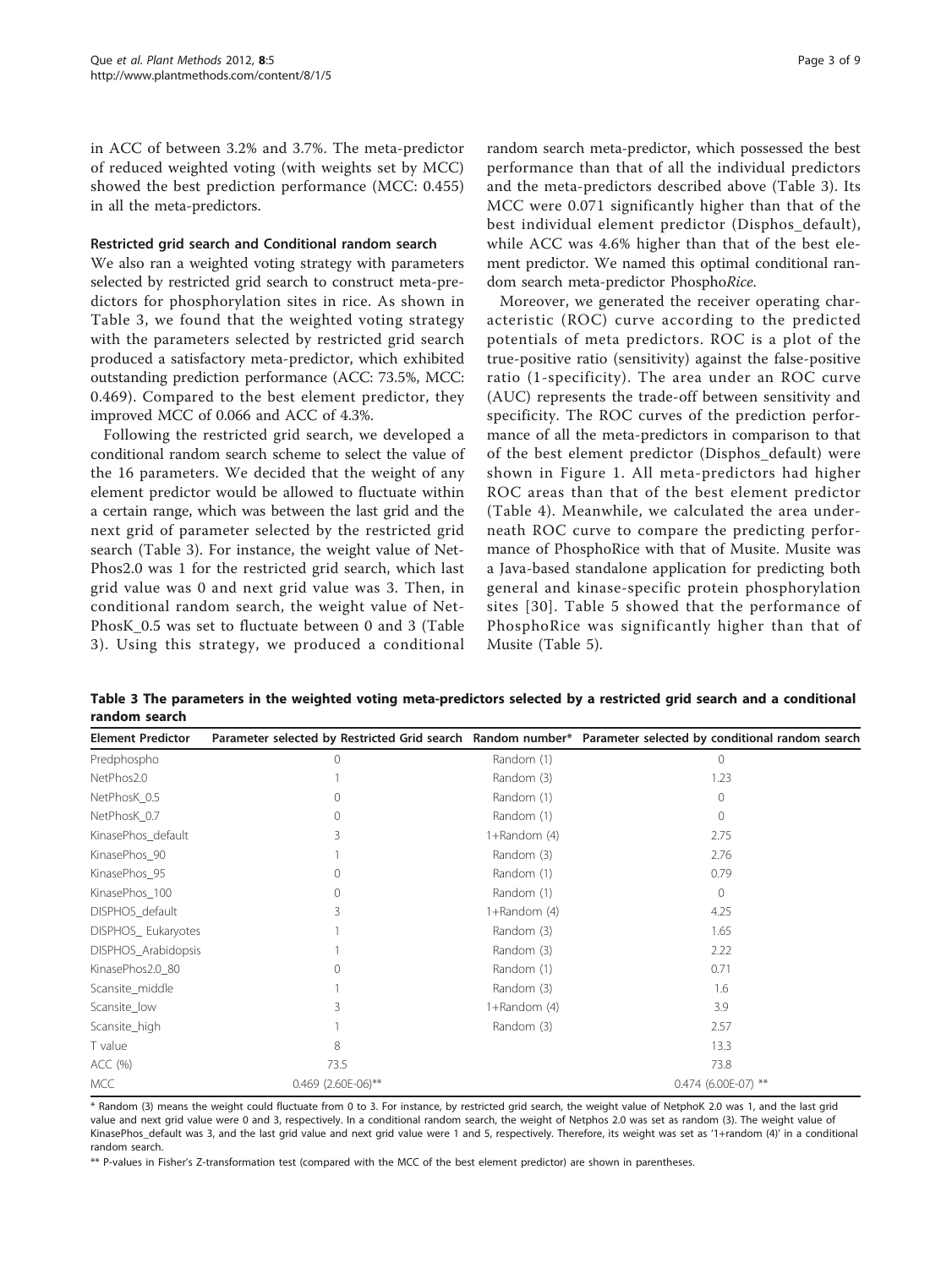<span id="page-3-0"></span>

the optimal MCC.

# Table 4 Areas under the ROC curves for the best element predictor, meta-predictors constructed by unweighted voting, unreduced weighted voting, reduced weighted voting and weighted voting strategies.

| Predictor                                 | Area  |
|-------------------------------------------|-------|
| Best element predictor                    | 0.758 |
| (Disphos_default)                         |       |
| Unweighted voting                         | 0.788 |
| Best unreduced weighted voting            | 0.791 |
| (with weights set by ACC)                 |       |
| Best unreduced weighted voting            | 0.792 |
| (with weights set by MCC)                 |       |
| Best reduced weighted voting              | 0.791 |
| (with weights set by ACC)                 |       |
| Best reduced weighted voting              | 0.791 |
| (with weights set by MCC)                 |       |
| Weighted voting                           | 0.794 |
| (By restricted grid search)               |       |
| A combination of weight voting and random | 0.796 |

# **Discussion**

# Prediction performance of element predictors

Before being integrated into the meta-predictors, the existing phosphorylation site predictors used in this study were tested and assessed on the rice phosphorylation site dataset. All of element predictors achieved an ACC over 50.0%. However, their MCC was quite difference from each other, which was between 0.07 and 0.403. Different predictors may yield different performance in phosphorylation sites prediction due to their different types of algorithm and training dataset. The result also showed that some of kinase family-specific predictors could yield good performance under no

|                              |  | Table 5 The prediction performance of PhosphoRice in |  |  |
|------------------------------|--|------------------------------------------------------|--|--|
| comparison to that of Musite |  |                                                      |  |  |

| Predictor   | ACC(%) | мсс              | Area  |
|-------------|--------|------------------|-------|
| PhosphoRice | 72.4   | $0.474(0.044)$ * | 0.796 |
| Musite      | 73.8   | 0.446            | 0.793 |

\* P-value in Fisher's Z-transformation test (compared with the MCC of Musite) is shown in parenthes.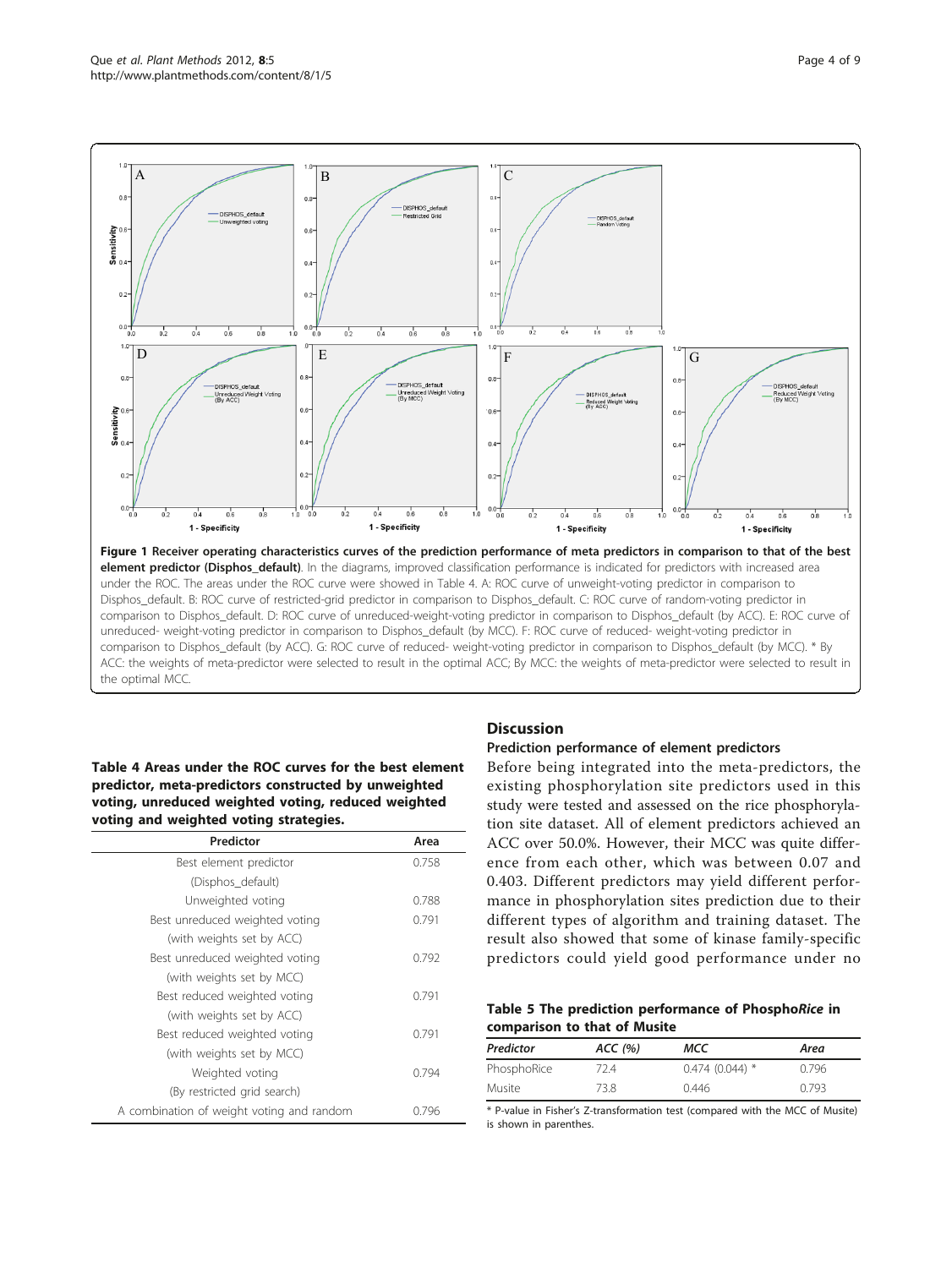kinase-specific condition, such as KinasePhos\_95 (ACC: 70.0%, MCC: 0.396).

# Prediction performance of unweighted voting, unreduced weighted voting and reduced weighted voting metapredictors

In this paper, the prediction performance of unweighted voting, unreduced weighted voting and reduced weighted voting meta-predictors exceeded that of the best element predictor (ACC: 69.2%, MCC: 0.403), showing a significant increase in MCC ( $P < 0.01$ ). The good performance archieved by these meta-predictors was due to element predictors' complementing each other. The reduced weighted voting strategies had been applied to produce meta-predictors in protein subcellular localization prediction [[33\]](#page-8-0) and phosphorylation site prediction for specific kinase family [[32\]](#page-8-0). However, it got different result. This strategy produced good metapredictors in the protein subcellular localization prediction problem [[33\]](#page-8-0), but failed to yield meta-predictors with expected performance in the prediction of phosphorylation sites for the CK2 kinase family [\[32](#page-8-0)]. Wan et al. (2008) discussed that the stronger correlation among the element predictors might play a role for the failure. However, we argued that the selection of element predictors was vital to the prediction performance of metapredictors. The prediction performance of six element predictors used in this study was evaluated in Que et al. (2010). We found that the element predictors were complementary to some extent.

#### Prediction performance of PhosphoRice

In this study, we applied a more general form of the weighted voting strategy. First, we used a restricted grid search to determine a range for the parameters. Second, we set ranges of the parameters selected by the restricted grid search to perform a conditional random search. The restricted grid search was very efficient in running time performance and in parameter selection. It has been widely used to construct meta-predictors, including a serine/threonine phosphorylation site predictor [[32\]](#page-8-0) and a protein-protein interaction site predictor [[34\]](#page-8-0). Using the restricted grid search, we selected 9 nonzero weight parameters for the final meta-predictors (Table [3\)](#page-2-0). However, a drawback of using a restricted grid search is that it might find a local, rather than a global, optimum. Therefore, based on the result of restricted grid search, we ran an exhaustive search approach, conditional random search, to determine the 16 parameters. The conditional random search produced a good meta-predictor, whose rice phosphorylation site prediction performance not only exceeded that of the best element predictor, but also surpassed that of the meta-predictors integrated with unweighted voting,

unreduced weighted voting and reduced weighted voting strategies. We can conclude here that a combined restricted grid search and conditional random search may be a good approach for determining the parameters in weighted voting strategy.

# Conclusion

To summarize, we created a meta-predictor, PhosphoRice, using a weighted voting strategy, in which parameters were selected by restricted grid search and conditional random search. It shows good performance in predicting rice phosphorylation sites, as measured by the MCC and ACC. Its MCC were 0.071 significantly higher than that of the best individual element predictor (Disphos default), while ACC was 4.6% higher than that of the best element predictor. We have also provided a web service for the prediction of rice protein phosphorylation sites, which can be accessed at [http://bioinfor](http://bioinformatics.fafu.edu.cn/PhosphoRice)[matics.fafu.edu.cn/PhosphoRice](http://bioinformatics.fafu.edu.cn/PhosphoRice).

### Methods

#### Preprocessing of dataset

We collected rice phosphorylation sites from recent literature, including Nakagami et al. (2010), and the feature table of Swiss-Prot database. After removing the redundant phosphorylation sites, the number of serine (S), threonine (T) and tyrosine (Y) substrates were 4220, 605 and 141 respectively (Table 6). These phosphorylation sites were involved in 2162 proteins (Additional file [1\)](#page-7-0). The 25-mer sequences  $(-12 \sim +12)$  of phosphorylation sites were extracted from the protein sequences and constructed as dataset. Because all of the phosphorylation sites in the positive dataset were experimentally verified, they were regarded as (+) sites. The Ser, Thr and Tyr residues that were not annotated as phosphorylation sites within the dataset were regarded as (-) sites (i.e., non-phosphorylation sites). We balanced the positive and negative dataset and the sizes of positive dataset and negative dataset are equal during cross-validation processes (Table 6).

We used a standard 10-fold cross validation to optimize the weight of all the individual predictors, and calculated the ACC and MCC of each meta predictor. The dataset was randomly partitioned into 10 subsets, including one testing subset and nine training subsets.

Table 6 Number of phosphoserine, phosphothreonine and phosphotyrosine sites in positive and negative dataset

| <b>Dataset</b>   | Number of phosphorylation sites | Total            |                 |      |
|------------------|---------------------------------|------------------|-----------------|------|
|                  | Serine                          | <b>Threonine</b> | <b>Tyrosine</b> |      |
| Positive dataset | 4220                            | 605              | 141             | 4966 |
| Negative dataset | 2954                            | 1798             | 834             | 5586 |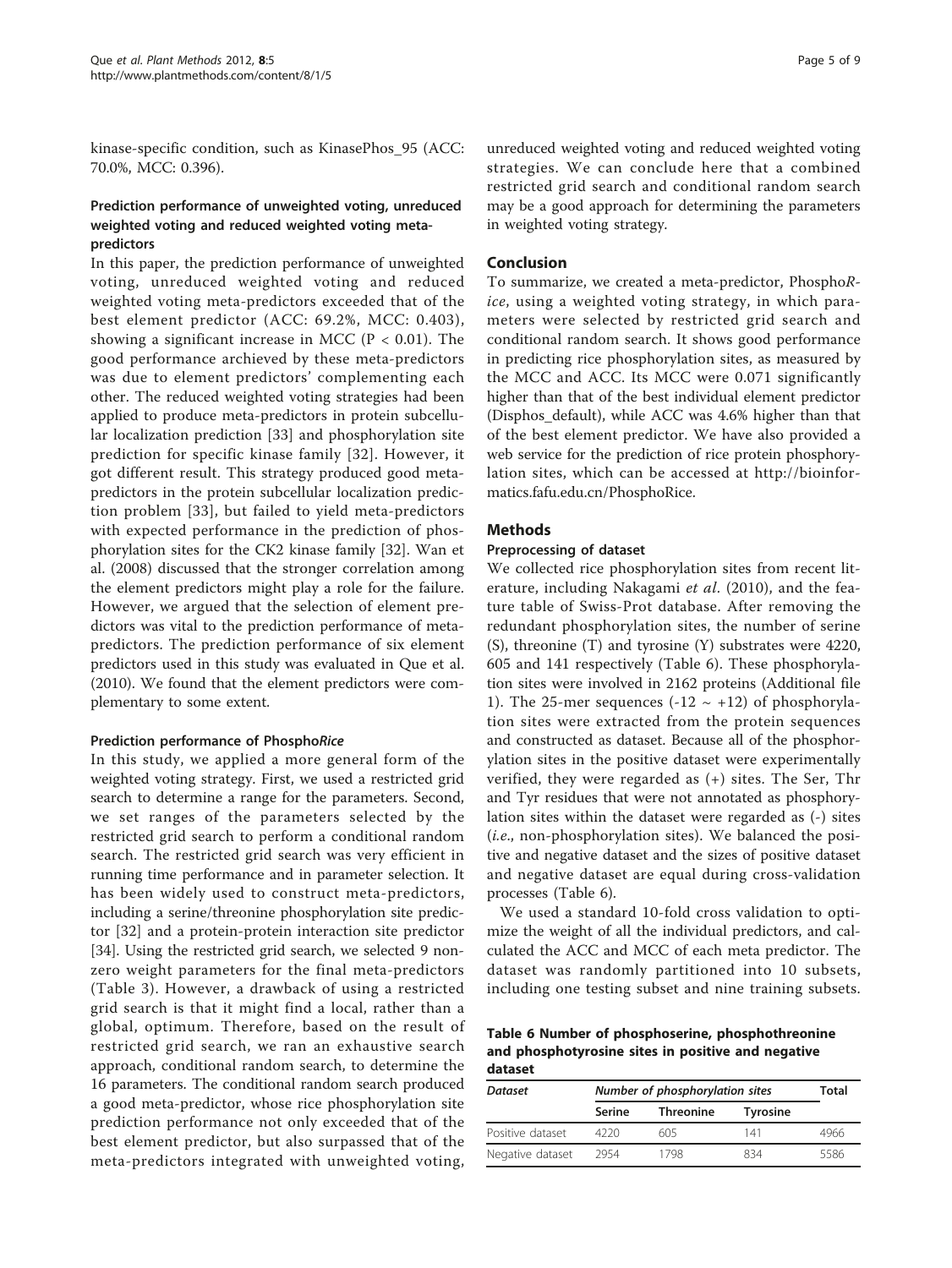The weights are updated and the ACC and MCC were recalculated. The new weights were kept only if the ACC and MCC increased; otherwise the weights are rolled back to the previous values. Using this strategy, the meta-predictors were training by shifting the test subset stepwise so that all data is used for training and test when completed.

#### Selection of element predictors

Six phosphorylation site prediction programs, NetPhosK, NetPhos2.0, KinasePhos, PrePhospho 1.0, Scansite and DISPHOS, were selected as elemental predicting programs. NetPhosK, KinasePhos, PrePhospho 1.0 and Scansite are kinase-family-specific phosphoryaltion site predictor, while NetPhos2.0 and DISPHOS are not. All of the element predictors were run under no kinase-specific condition. Their prediction performance was evaluated in our last research work. Fifteen element predictors derived from these programs were used to form rice-specific meta-predictors of phosphorylation sites (Additional file [2\)](#page-7-0). The methods for obtaining these 15 element predictors are described below.

Netphos and NetPhosK [\(http://www.cbs.dtu.dk/ser](http://www.cbs.dtu.dk/services/NetPhosK/)[vices/NetPhosK/\)](http://www.cbs.dtu.dk/services/NetPhosK/) use an artificial neural network algorithm to predict phosphorylation sites. With the NetPhosK prediction server, the option "prediction without filtering" was selected to predict phosphorylation sites. The threshold value was set as 0.5 and 0.7 to determine whether or not a site is predicted as phosphorylated. The result at each threshold value was selected to be an element predictor, they were named NetPhosK\_0.5 and NetPhosK\_0.7.

DISPHOS (DISorder-enhanced PHOSphorylation site predictor,<http://core.ist.temple.edu/pred/>) uses positionspecific amino acid composition and predicts structural disorder information to distinguish phosphorylation and non-phosphorylation sites. In this study, "default predictor," "Eukaryotes" or "A. thaliana" was chosen to predict phosphorylation sites in rice and were named Disphos\_ default, Disphos\_Eukaryotes and Disphos\_Arabidopsis, respectively.

KinasePhos ([http://kinasephos.mbc.nctu.edu.tw/index.](http://kinasephos.mbc.nctu.edu.tw/index.php) [php\)](http://kinasephos.mbc.nctu.edu.tw/index.php) employs a Profile Hidden Markov Model (HMM) to predict kinase family-specific phosphorylation sites. In this study, KinasePhos was run with the option of 90%, 95%, 100% prediction specificity and 'by default HMM bit score', whilst KinasePhos 2.0 with 80% prediction specificity, respectively. These five selections resulted in four separate element predictors termed KinasePhos\_90, KinasePhos\_95, KinasePhos\_100, KinasePhos\_default and KinasePhos 2.0\_80.

Scansite [\(http://scansite.mit.edu/](http://scansite.mit.edu/)) uses scores calculated from position-specific score matrices (PSSM) to search for motifs within proteins that are likely to be

phosphorylated by specific protein kinases. In this work, the setting of a high, medium or low stringency level was selected and resulted in the production of three separate element predictors named Scansite\_high, Scansite\_medium and Scansite\_low, respectively.

PredPhospho (<http://pred.ngri.re.kr/PredPhospho.htm>) predicts various kinase-specific phosphorylation sites by training SVMs. In this study, the prediction was made by considering all kinase groups and families.

#### Prediction and performance measures

It was difficult to compare the numerical scores produced by the individual element predictors due to their differences in mathematical meaning [[32\]](#page-8-0). In this study, the value of the scores was ignored, and instead a binary value was assigned (representing phosphorylated or not phosphorylated) and then performance was compared across prediction programs.

Four measurements-Sensitivity  $(Sn)$ , Specificity  $(Sp)$ , Accuracy (ACC) and the Matthew's Correlation Coefficient (MCC)-were employed to evaluate the performance of the tested predictors (definitions below):

$$
Sn = \frac{TP}{TP + FN'},
$$
  
\n
$$
Sp = \frac{TN}{TN + FP},
$$
  
\n
$$
Ac = \frac{TP + TN}{TP + FP + TN + FN},
$$

and

$$
MCC = \frac{(TP \times TN) - (FN \times FP)}{\sqrt{(TP + FN) \times (TN + FP) \times (TP + FP) \times (TN + FN)}}
$$

where TP, FP, FN, and TN denote true positives, false positives, false negatives, and true negatives. Sn and Sp illustrate the correct prediction ratios of positive and negative datasets, respectively. Because MCC is much less susceptible to the ratio of positive samples and negative samples in the dataset, it is the most widely used prediction measure for two-class prediction programs [[32](#page-8-0)].

We used SPSS 16.0 to create operating characteristic (ROC) curves to measure the performance of meta-predictors. For each possible threshold, the sensitivity and specificity were evaluated, the ROC curve [sensitivity versus (1-specificity) curve] was plotted, and the area underneath this curve was calculated. In this study, ROC curves were used to compare the predicting performance of every meta-predictors with the best element predictor, Disphos\_default, respectively. The area underneath ROC curve was calculated to compare the predicting performance of PhophoRice with Musite, which was a newly predictor.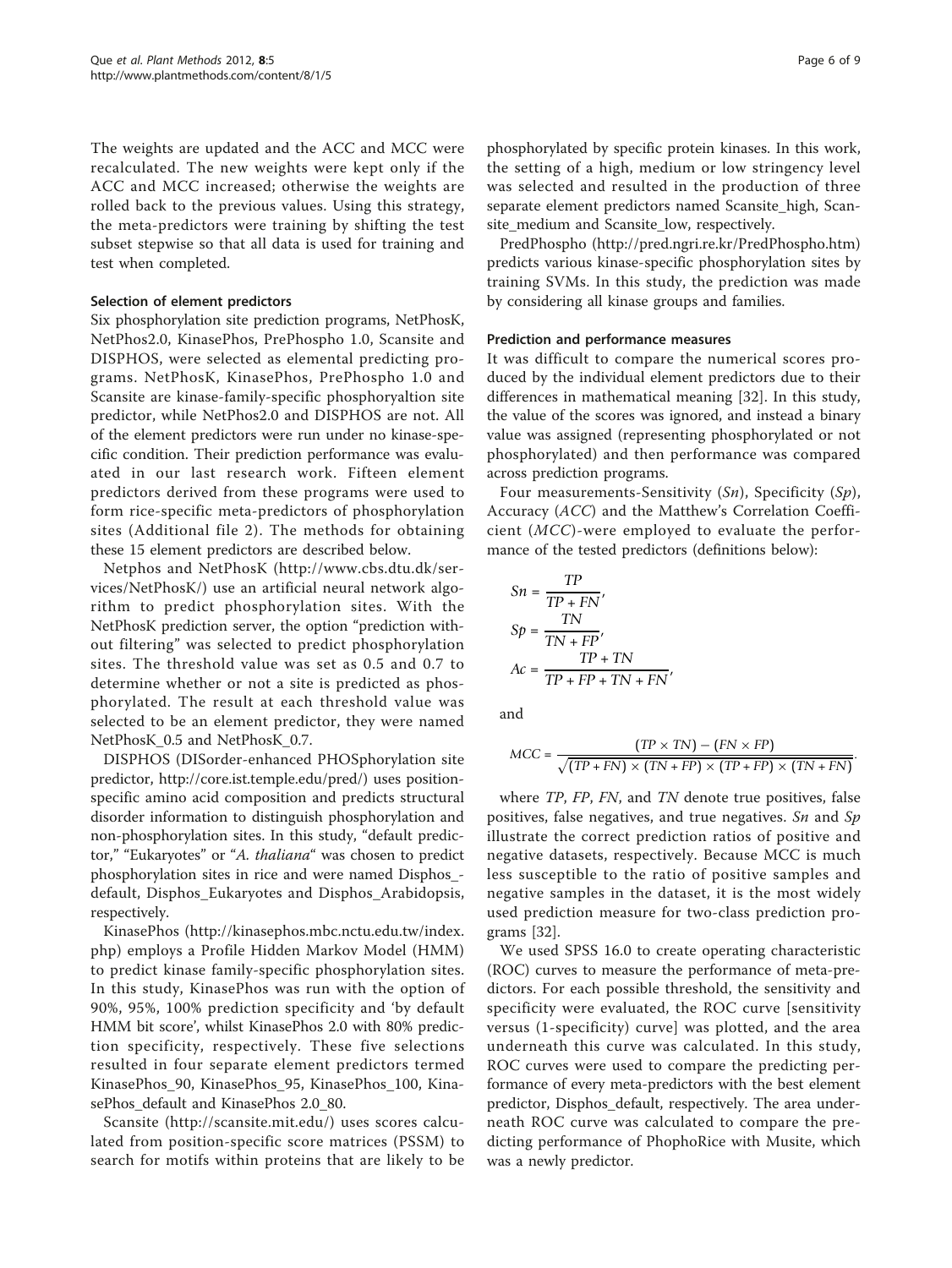# Unweighted voting, unreduced weighted voting and reduced weighted voting strategies

The unweighted voting, unreduced weighted voting and reduced weighted voting strategies were used to construct meta-predictors according to the procedure outlined by Liu et al. (2007) and Wan et al.(2008). Generally, if the following condition was satisfied, a linear voting-based two-class classifier would make a positive prediction:

$$
\sum_{j=1}^{N} [P_j \cdot w_j] \ge T \tag{1}
$$

Where N is the total number of element predictors (in this experiment,  $N = 15$ ,  $w_i$  is the weight of the jth prediction method and  $w_i = 1$  for all element predictors in the unweighted voting strategy.  $P_i$  is the prediction made by the jth predictor; in a positive prediction,  $P_i$  = 1, otherwise  $P_i = 0$ . T is the threshold score.

For a simple weighting voting strategy, the threshold T can be set as the half of the total weight of the predictors.

$$
T = \frac{1}{2} \sum_{j=1}^{N} w_j
$$
 (2)

#### Restricted grid search

In Equation (1), proper weight parameters  $(w_i)$  would produce a classifier with good prediction performance. In this study, there are 16 parameters, including 15 possible values for  $w_i$ , and a value for T that needs to be determined for the highest performance classifier. We applied the restricted grid search method to select the values of these 16 parameters, which has been widely used in two-class classification problems [[32,33\]](#page-8-0). There were two critical restrictions of this method in our study. First, we limited the weight of the element predictors to be one of the following values: 0, 1, 3, 5, 7, 9, 11, 13, and 15. Second, the sum of the weights of all 15 element predictors must be equal to 15 (Table 7). The restricted grid search of the 16 parameters was conducted on the dataset with 10-fold cross-validation.

#### Conditional random search

Conditional random fields were first introduced by Lafferty and colleagues in 2001 [\[35\]](#page-8-0). For the conditional random search, the threshold T was set as a random value of the total weight of the predictors.

$$
T = rand\left(\sum_{j=1}^{N} w_j\right)
$$
 (3)

Table 7 Weight combinations, permutations and possible weights sum values in the restricted grid search scheme

| Weight combinations*                      | Number of corresponding weight**                                                          |
|-------------------------------------------|-------------------------------------------------------------------------------------------|
| $15 \times (1)$                           | $P_{15}^1$ = 15                                                                           |
| $1 \times (2) + 13 \times (1)$            | $P_{15}^2 \times P_{13}^1 = 1365$                                                         |
| $1 \times (1)+3 \times (1)+11 \times (1)$ | $P_{15}^1 \times P_{14}^1 \times P_{13}^1 = 2730$                                         |
| $1 \times (4) + 11 \times (1)$            | $P_{15}^4 \times P_{11}^1 = 15015$                                                        |
| $1 \times (1)+5 \times (1)+9 \times (1)$  | $P_{15}^1 \times P_{14}^1 \times P_{13}^1 = 2730$                                         |
| $3 \times (2)+9 \times (1)$               | $P_{15}^2 \times P_{13}^1$ = 1365                                                         |
| $1 \times (3)+3 \times (1)+9 \times (1)$  | $P_{15}^3 \times P_{12}^1 \times P_{11}^1 = 60060$                                        |
| $1 \times (6)+9 \times (1)$               | $P_{15}^{6} \times P_{9}^{1}$ = 45045                                                     |
| $1 \times (1)+7 \times (2)$               | $P_{15}^1 \times P_{14}^2 = 1365$                                                         |
| $3 \times (1)+5 \times (1)+7 \times (1)$  | $P_{15}^1 \times P_{14}^1 \times P_{13}^1 = 2730$                                         |
| $1 \times (3)+5 \times (1)+7 \times (1)$  | $P_{15}^3 \times P_{12}^1 \times P_{11}^1 = 60060$                                        |
| $1 \times (2)+3 \times (2)+7 \times (1)$  | $P_{15}^2 \times P_{13}^2 \times P_{11}^1 = 90090$                                        |
| $1 \times (5)+3 \times (1)+7 \times (1)$  | $P_{15}^{5} \times P_{10}^{1} \times P_{9}^{1} = 270270$                                  |
| $1 \times (8)+7 \times (1)$               | $P_{15}^{8} \times P_{7}^{1} = 450450$                                                    |
| $5 \times (3)$                            | $P_{15}^3$ = 455                                                                          |
| $1 \times (2)+3 \times (1)+5 \times (2)$  | $P_{15}^2 \times P_{13}^1 \times P_{12}^2 = 90090$                                        |
| $1 \times (5)+5 \times (2)$               | $P_{15}^5 \times P_{10}^2 = 135135$                                                       |
| $1 \times (1)+3 \times (3)+5 \times (1)$  | $P_{15}^{\overline{1}} \times P_{14}^{\overline{3}} \times P_{11}^{\overline{1}} = 60060$ |
| $1 \times 4 + 3 \times 2 + 5 \times 1$    | $P_{15}^4 \times P_{11}^2 \times P_9^1$ = 675675                                          |
| $1 \times (7)+3 \times (1)+5 \times (1)$  | $P_{15}^{7} \times P_8^{1} \times P_7^{1} = 360360$                                       |
| $1 \times (10)+5 \times (1)$              | $P_{15}^{10} \times P_5^1$ = 15015                                                        |
| $3 \times (5)$                            | $P_{15}^{5} = 3003$                                                                       |
| $1 \times (3)+3 \times (4)$               | $P_{15}^3 \times P_{12}^4$ = 225225                                                       |
| $1 \times (6)+3 \times (3)$               | $P_{15}^6 \times P_9^3$ = 420420                                                          |
| $1 \times (9) + 3 \times (2)$             | $P_{15}^{5} \times P_6^{2} = 75075$                                                       |
| $1 \times (12)+3 \times (1)$              | $P_{15}^{12} \times P_3^1 = 1365$                                                         |
| $1 \times (15)$                           | $P_{15}^{15} = 1$                                                                         |
| Possible weighted                         | 0, 1, 2, 3, 4, 5, 6, 7, 8, 9, 10, 11, 12, 13, 14, 15                                      |

\* Weight combinations are denoted as the sum of each weight value multiplied by the number of weights taking the weight value, with the weight value  $= 0$  omitted.

\*\* For instance, "15  $\times$  (1)"represents that 1 of the 15 weights takes the value 15, and the other 14 weights take the value 0; and "1  $\times$  (1)+3  $\times$  (1)+11  $\times$  (1)" represents that 1 of the 15 weights takes the value 1, 1 weight takes the value 3, 1 weight takes 11 and the remaining 12 weights take the value 0. Each weight combination corresponds to one or more weight permutations. For instance, for weight combination "15  $\times$  (1)," the weight value 15 can be taken by each of the 15 weights; thus, it corresponds to  $P_{15}^1$  weight permutations.

Randomized algorithms are often simple, beautiful and efficient for selecting parameters. They produce a series of unrelated and unpredictable digits or characters. However, the computer cannot produce an absolute random number; it can only have a "pseudorandom number". The conditional random search method can be represented as follows:

a. the weight selected by restricted grid search;

b. random search range was set between the last grid and the next grid of parameter selected by the restricted grid search;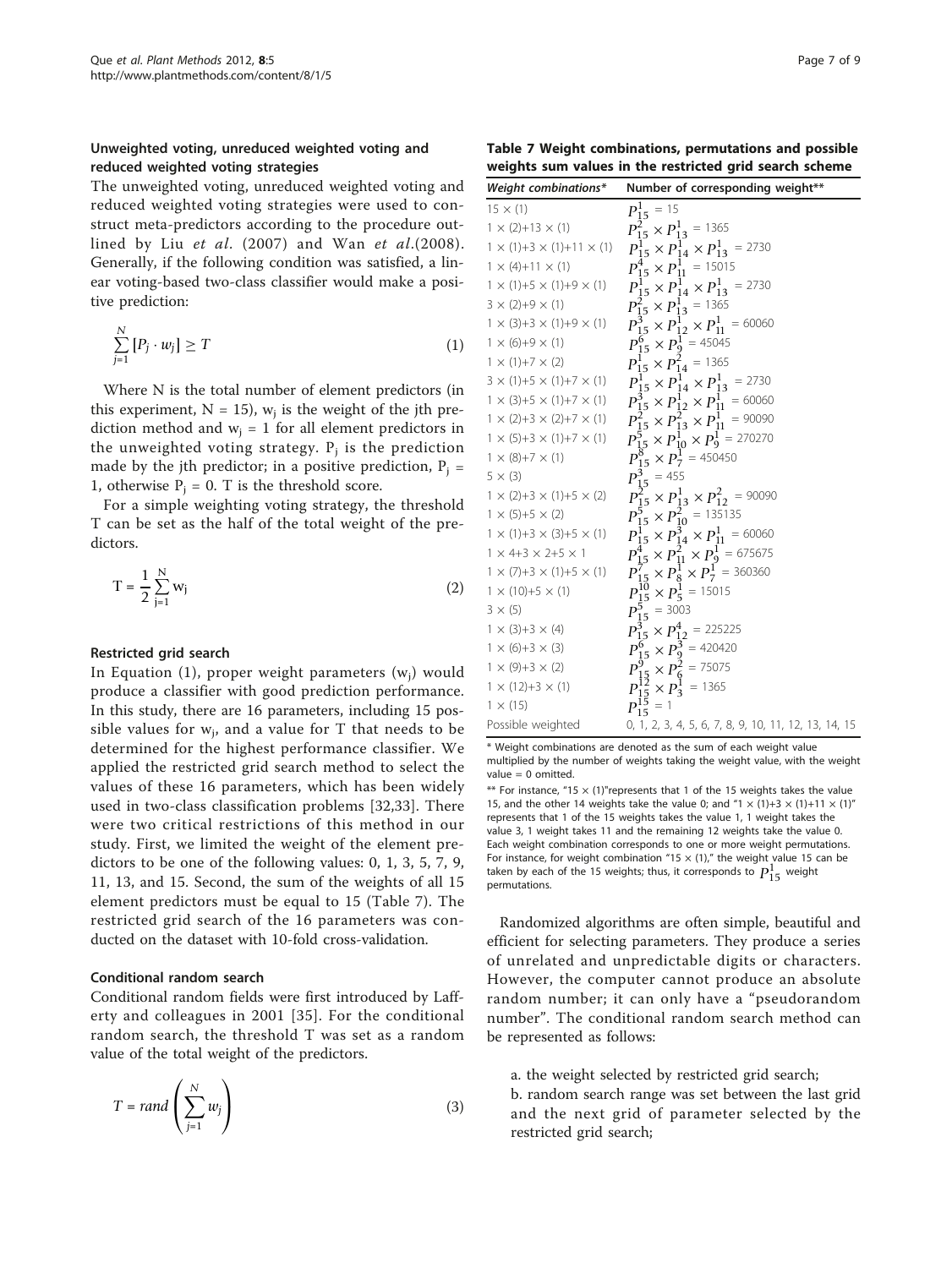<span id="page-7-0"></span>c. runuing random search program;

d. training on the training set, test on the test set; e. stopping at the parameter combination that achieve higher MCC than that of restricted grid search.

# Additional material

[Additional file 1: R](http://www.biomedcentral.com/content/supplementary/1746-4811-8-5-S1.XLS)ice phosphorylation sites data. Data file listing Accession Number, full-length sequence, phosphorylated amino acid and its site position.

[Additional file 2: S](http://www.biomedcentral.com/content/supplementary/1746-4811-8-5-S2.DOC)ummary of the 15 element predictors. Summary file listing the name, references and URLs of the 15 element predictors used to produce meta-predictors.

#### Acknowledgements

We thank the anonymous referees whose constructive comments were very helpful in improving the quality of this work. This work was supported by the Natural Science Foundation of China and Fujian (No. 31070402, 61163047 and 2011J01075), a grant from Education Department of Fujian (No. JA10103) and the Key Program of Ecology, Fujian, China (No. 0608507 and No. 0b08b005).

#### Author details

<sup>1</sup>Key Laboratory of Ministry of Education for Genetic, Breeding and Multiple Utilization of Crops, Fuzhou 350002, China. <sup>2</sup>College of Life Sciences, Fujian Agriculture and Forestry University, Fuzhou 350002, China. <sup>3</sup>Key Laboratory of Nondestructive Test of Ministry of Education, Nanchang Hangkong University, Nanchang 330063, China.

#### Authors' contributions

HQH conceived of the study, designed experiments, analyzed data and revised the manuscript. SFQ designed and carried out restricted grid and random search. KL developed Perl scripts. MC analyzed on the performance of element and meta predictors. QBY constructed the dataset. YFW participated in the dataset construction. WFZ and BQZ developed and maintained the website. BSX helped to write the computer program. All authors read and approved the final manuscript.

#### Competing interests

The authors declare that they have no competing interests.

#### Received: 7 December 2011 Accepted: 3 February 2012 Published: 3 February 2012

#### References

- Hubbard MJ, Cohen P: [On target with a new mechanism for the](http://www.ncbi.nlm.nih.gov/pubmed/8392229?dopt=Abstract) [regulation of protein phosphorylation.](http://www.ncbi.nlm.nih.gov/pubmed/8392229?dopt=Abstract) Trends Biochem Sci 1993, 18:172-177.
- Peck SC: Early phosphorylation events in biotic stress. Current Opinion Plant Biology 2003, 6:334-338.
- 3. Khan M, Takasaki H, Komatsu S: [Comprehensive phosphoproteome](http://www.ncbi.nlm.nih.gov/pubmed/16212411?dopt=Abstract) [analysis in Rice and identification of phosphoproteins responsive to](http://www.ncbi.nlm.nih.gov/pubmed/16212411?dopt=Abstract) [different hormones/stresses.](http://www.ncbi.nlm.nih.gov/pubmed/16212411?dopt=Abstract) Journal of Proteome Research 2005, 4:1592-1599.
- 4. Ficarro SB, McCleland ML, Stukenberg PT, Burke DJ, Ross MM, Shabanowitz J, Hunt DF, White FM: [Phosphoproteome analysis by mass](http://www.ncbi.nlm.nih.gov/pubmed/11875433?dopt=Abstract) [spectrometry and its application to Saccharomyces cerevisiae.](http://www.ncbi.nlm.nih.gov/pubmed/11875433?dopt=Abstract) Nat Biotechnol 2002, 20:301-305.
- Ballif BA, Villen J, Beausoleil SA, Schwartz D, Gygi SP: [Phosphoproteomic](http://www.ncbi.nlm.nih.gov/pubmed/15345747?dopt=Abstract) [analysis of the developing mouse brain.](http://www.ncbi.nlm.nih.gov/pubmed/15345747?dopt=Abstract) Mol Cell Proteomics 2004, 3:1093-1101.
- 6. Lim YP, Diong LS, Qi R, Druker BJ, Epstein RJ: Phosphoproteomic fingerprinting of epidermal growth factor signaling and anticancer drug action in human tumor cells. Mo Cancer Ther 2003, 2:1369-77.
- 7. Nuhse TS, Stensballe A, Jensen ON, Peck SC: [Phosphoproteomics of the](http://www.ncbi.nlm.nih.gov/pubmed/15308754?dopt=Abstract) [Arabidopsis plasma membrane and a new phosphorylation site](http://www.ncbi.nlm.nih.gov/pubmed/15308754?dopt=Abstract) [database.](http://www.ncbi.nlm.nih.gov/pubmed/15308754?dopt=Abstract) Plant Cell 2004, 16:2394-2405.
- 8. Sugiyama N, Nakagami H, Mochida K, Daudi A: [Large-scale](http://www.ncbi.nlm.nih.gov/pubmed/18463617?dopt=Abstract) [phosphorylation mapping reveals the extent of tyrosine phosphorylation](http://www.ncbi.nlm.nih.gov/pubmed/18463617?dopt=Abstract) [in Arabidopsis.](http://www.ncbi.nlm.nih.gov/pubmed/18463617?dopt=Abstract) Mol Syst Biol 2008, 4:193.
- 9. Tan F, Li G, Chitteti BR, Peng Z: [Proteome and phosphoproteome analysis](http://www.ncbi.nlm.nih.gov/pubmed/18022940?dopt=Abstract) [of chromatin associated proteins in rice \(](http://www.ncbi.nlm.nih.gov/pubmed/18022940?dopt=Abstract)Oryza sativa). Proteomics 2007, 7:4511-4527.
- 10. He H, Li J: Proteomic analysis of phosphoproteins regulated by abscisic acid in rice leaves. Biochemical Biophysical Research Communication 2008, 371:883-888.
- 11. Ke Y, Han G, Chen X, He H: Differential regulation of proteins and phosphoproteins in rice under drought stress. Biochemical Biophysical Research Communication 2009, 379:133-138.
- 12. Nakagami H, Sugiyama N, Mochida K, Daudi A: [Large-scale comparative](http://www.ncbi.nlm.nih.gov/pubmed/20466843?dopt=Abstract) [phosphoproteomics identifies conserved phosphorylation sites in plants.](http://www.ncbi.nlm.nih.gov/pubmed/20466843?dopt=Abstract) Plant Physiol 2010, 153:1161-1674.
- 13. Grimsrud PA, den OD, Wenger CD, Swaney DL: [Large-scale](http://www.ncbi.nlm.nih.gov/pubmed/19923235?dopt=Abstract) [phosphoprotein analysis in Medicago truncatula roots provides insight](http://www.ncbi.nlm.nih.gov/pubmed/19923235?dopt=Abstract) [into in vivo kinase activity in legumes.](http://www.ncbi.nlm.nih.gov/pubmed/19923235?dopt=Abstract) Plant Physiol 2010, 152:19-28.
- 14. Diella F, Cameron S, Gemünd C, Linding R, Via A, Kuster B, Sicheritz-Pontén T, Blom B, Gibson T: [Phospho.ELM: A database of experimentally](http://www.ncbi.nlm.nih.gov/pubmed/15212693?dopt=Abstract) [verified phosphorylation sites in eukaryotic proteins.](http://www.ncbi.nlm.nih.gov/pubmed/15212693?dopt=Abstract) BMC Bioinformatics 2004, 5:79.
- 15. Gnad F, Ren S, Cox J, Olsen J, Macek B, Oroshi M, Mann M: [PHOSIDA](http://www.ncbi.nlm.nih.gov/pubmed/18039369?dopt=Abstract) [\(phosphorylation site database\): management, structural and](http://www.ncbi.nlm.nih.gov/pubmed/18039369?dopt=Abstract) [evolutionary investigation, and prediction of phosphosites.](http://www.ncbi.nlm.nih.gov/pubmed/18039369?dopt=Abstract) Genome Biology 2007, 8:R250.
- 16. Hornbeck PV, Chabra I, Kornhauser JM, Skrzypek E, Zhang B: [PhosphoSite:](http://www.ncbi.nlm.nih.gov/pubmed/15174125?dopt=Abstract) [A bioinformatics resource dedicated to physiological protein](http://www.ncbi.nlm.nih.gov/pubmed/15174125?dopt=Abstract) [phosphorylation.](http://www.ncbi.nlm.nih.gov/pubmed/15174125?dopt=Abstract) Proteomics 2004, 4:1551-1561.
- 17. Heazlewood JL, Durek P, Hummel J, Selbig J, Weckwerth W, Walther D, Schulze WX: [PhosPhAt: a database of phosphorylation sites in](http://www.ncbi.nlm.nih.gov/pubmed/17984086?dopt=Abstract) [Arabidopsis thaliana and a plant-specific phosphorylation site predictor.](http://www.ncbi.nlm.nih.gov/pubmed/17984086?dopt=Abstract) Nucleic Acids Research 2007, 36:D1015-21.
- 18. Que S, Wang Y, Chen P, Tang Y, Zhang Z, He H: [Evaluation of Protein](http://www.ncbi.nlm.nih.gov/pubmed/19508198?dopt=Abstract) [Phosphorylation Site Predictors.](http://www.ncbi.nlm.nih.gov/pubmed/19508198?dopt=Abstract) Protein and Peptide Letters 2010, 17:64-69.
- 19. Blom N, Gammeltoft S, Brunak S: [Sequence and structure-based](http://www.ncbi.nlm.nih.gov/pubmed/10600390?dopt=Abstract) [prediction of eukaryotic protein phosphorylation sites.](http://www.ncbi.nlm.nih.gov/pubmed/10600390?dopt=Abstract) J Mol Biol 1999, 294:1351-1362.
- 20. Blom N, Sicheritz-Ponten T, Gupta R, Gammeltoft S, Brunak S: [Prediction of](http://www.ncbi.nlm.nih.gov/pubmed/15174133?dopt=Abstract) [post-translational glycosylation and phosphorylation of proteins from](http://www.ncbi.nlm.nih.gov/pubmed/15174133?dopt=Abstract) [the amino acid sequence.](http://www.ncbi.nlm.nih.gov/pubmed/15174133?dopt=Abstract) Proteomics 2004, 4:1633-49.
- 21. Huang HD, Lee TY, Tzeng SW, Horng JT: [KinasePhos: a web tool for](http://www.ncbi.nlm.nih.gov/pubmed/15980458?dopt=Abstract) [identifying protein kinase-specific phosphorylation sites.](http://www.ncbi.nlm.nih.gov/pubmed/15980458?dopt=Abstract) Nucleic Acids Res 2005, 33:W226-9.
- 22. Wong YH, Lee TY, Liang HK, Huang CM, Yang YH, Chu CH, Huang HD, Ko MT, Hwang JK: [KinasePhos 2.0: a web server for identifying protein](http://www.ncbi.nlm.nih.gov/pubmed/17517770?dopt=Abstract) [kinase-specific phosphorylation sites based on sequences and coupling](http://www.ncbi.nlm.nih.gov/pubmed/17517770?dopt=Abstract) [patterns.](http://www.ncbi.nlm.nih.gov/pubmed/17517770?dopt=Abstract) Nucleic Acids Research 2007, 35:W588-594.
- 23. Iakoucheva LM, Radivojac P, Brown CJ, O'Connor TR, Sikes JG, Obradovic Z, Dunker AK: [The importance of intrinsic disorder for protein](http://www.ncbi.nlm.nih.gov/pubmed/14960716?dopt=Abstract) [phosphorylation.](http://www.ncbi.nlm.nih.gov/pubmed/14960716?dopt=Abstract) Nucleic Acids Res 2004, 32:1037-1049.
- 24. Obenauer JC, Cantley LC, Yaffe MB: [Scansite 2.0: Proteome-wide](http://www.ncbi.nlm.nih.gov/pubmed/12824383?dopt=Abstract) [prediction of cell signaling interactions using short sequence motifs.](http://www.ncbi.nlm.nih.gov/pubmed/12824383?dopt=Abstract) Nucleic Acids Res 2003, 31:3635-3641.
- 25. Xue Y, Li A, Wang L, Feng H, Yao X: [PPSP: prediction of PK-specific](http://www.ncbi.nlm.nih.gov/pubmed/16549034?dopt=Abstract) [phosphorylation site with Bayesian decision theory.](http://www.ncbi.nlm.nih.gov/pubmed/16549034?dopt=Abstract) BMC Bioinformatics 2006, 7:163.
- 26. Xue Y, Zhou F, Zhu M, Ahmed K, Chen G, Yao X: [GPS: a comprehensive](http://www.ncbi.nlm.nih.gov/pubmed/15980451?dopt=Abstract) [www server for phosphorylation sites prediction.](http://www.ncbi.nlm.nih.gov/pubmed/15980451?dopt=Abstract) Nucleic Acids Res 2005, 33:W184-187.
- 27. Kim JH, Lee J, Oh B, Kim K, Koh I: [Prediction of phosphorylation sites](http://www.ncbi.nlm.nih.gov/pubmed/15231530?dopt=Abstract) [using SVMs.](http://www.ncbi.nlm.nih.gov/pubmed/15231530?dopt=Abstract) Bioinformatics 2004, 20:3179-3184.
- 28. Ingrell CR, Miller ML, Jensen ON, Blom N: [NetPhosYeast: prediction of](http://www.ncbi.nlm.nih.gov/pubmed/17282998?dopt=Abstract) protein [phosphorylation sites in yeast.](http://www.ncbi.nlm.nih.gov/pubmed/17282998?dopt=Abstract) Bioinformatics 2007, 23:895-897.